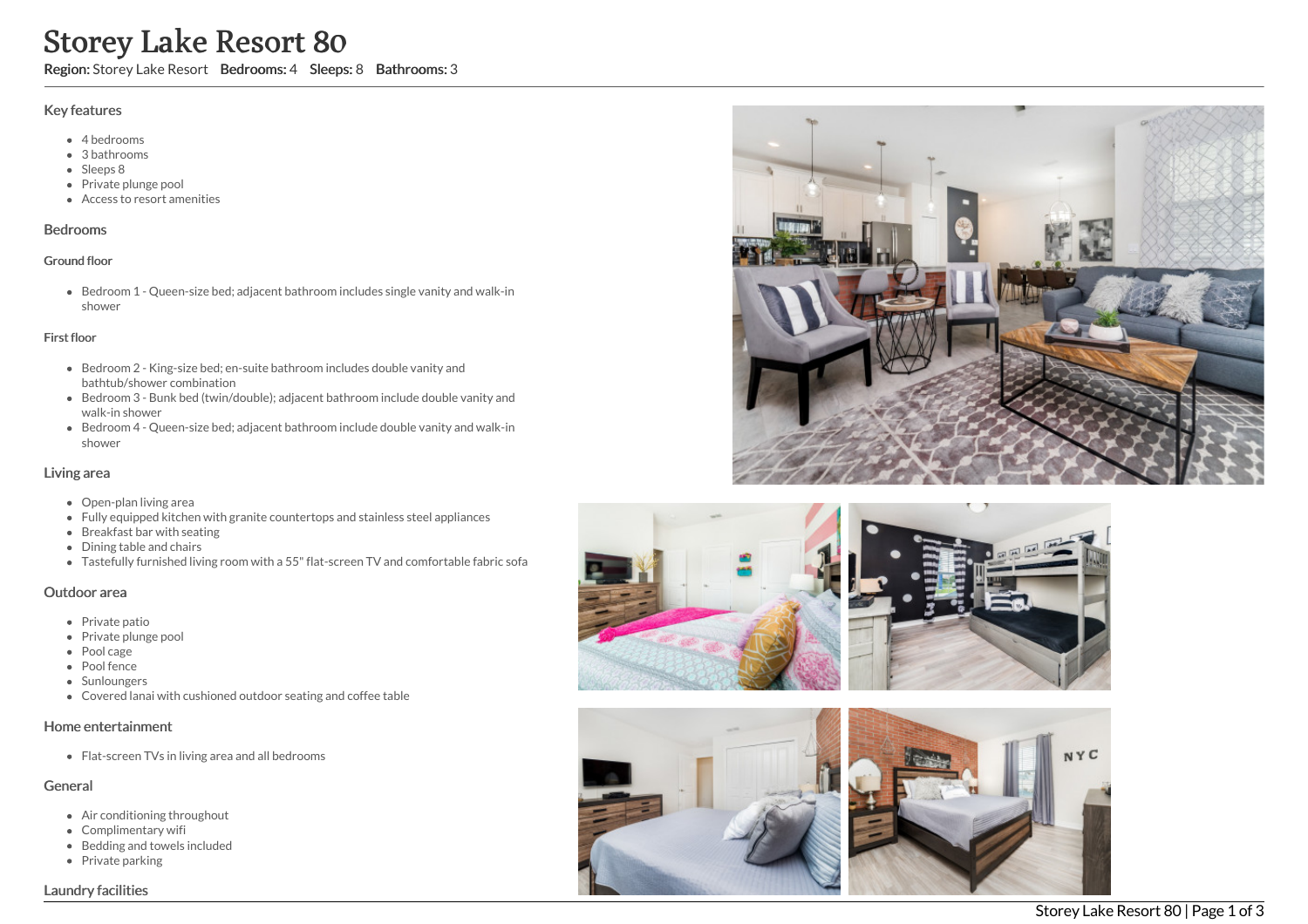- Washer and dryer
- $\bullet$  Iron and ironing board

# Children's equipment available for hire

- Crib
- Stroller
- $\bullet$  High chair
- Pack and play

# Resort facilities

Situated just 17 miles from Orlando International Airport, Storey Lake Resort is ideally located within close proximity to Orlando ââ, ¬â, ¢s major attractions. Guests at this resort can enjoy full access to a range of first-class amenities based around the impressive clubhouse  $A\phi$ â, $\neg$ ËœThe Hideaway $A\phi$ â, $\neg$ â, $\phi$ . Here, you will find a 9-hole mini golf course, volleyball courts, a fully-equipped fitness center and kayak rentals. The resort also features a large communal pool and spa, waterslides and a lazy river where guests can enjoy a 5\* poolside dining and drinks service.

- Supermarket 1 mile
- $\bullet$  Shopping mall 2 miles
- Disney World 5 miles
- Seaworld 7 miles
- Universal Studios 10 miles
- Legoland 37 miles
- Airport 17 miles
- Beaches 69 miles